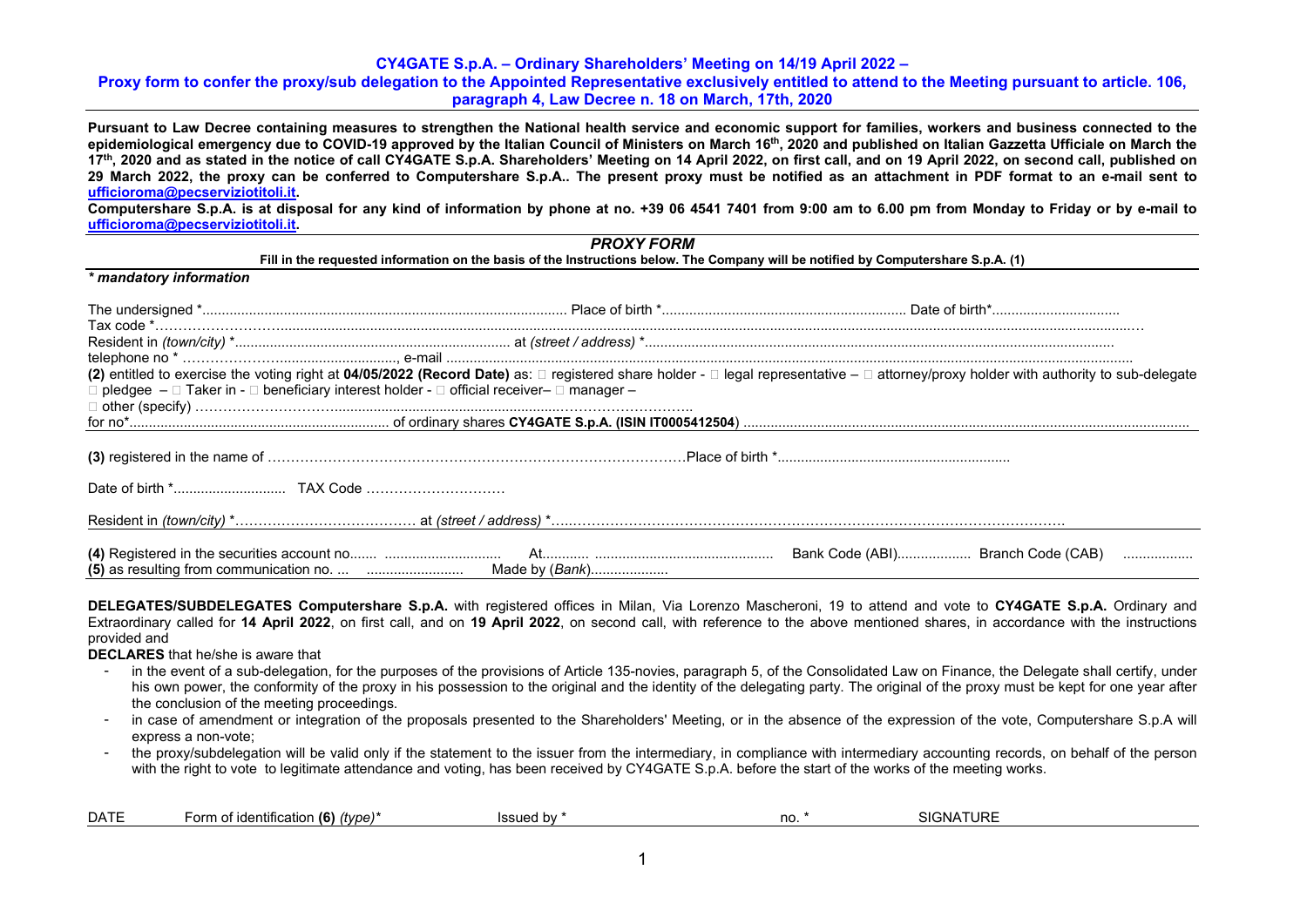# **Proxy form to confer the proxy/sub delegation to the Appointed Representative exclusively entitled to attend to the Meeting pursuant to article. 106, paragraph 4, Law Decree n. 18 on March, 17th, 2020**

# *VOTING INSTRUCTION*

The undersigned *(7)*

**DELEGATES/SUBDELEGATES** the Appointed Representative to vote at the above indicated shareholders' meeting as follow *(8)*

|                                  | $\mathsf{V} \mathsf{C}$<br><b>FING INSTRUCTIONS</b> |
|----------------------------------|-----------------------------------------------------|
| <b>LUTIONS TO BE VOTED</b><br>ωı | (for).<br>∩ (against), <b>д</b><br>- -              |
|                                  | (abstain)                                           |
|                                  |                                                     |

| Approval of the financial statements at December 31st, 2021, and presentation of the sustainability report at December 31st, 2021;<br>related and consequent resolutions. |  |  |
|---------------------------------------------------------------------------------------------------------------------------------------------------------------------------|--|--|
| <b>Section <math>A</math> –</b> vote for resolution proposed by the Board of Directors (9)                                                                                |  |  |

| Allocation of year-end profit; related and consequent resolutions.              |  |  |
|---------------------------------------------------------------------------------|--|--|
| <b>Section A</b> – vote for resolution proposed by the Board of Directors $(9)$ |  |  |

| Appointment of independent auditors for financial years 2022-2024; related and consequent resolutions.<br>$\overline{\phantom{a}}$ 3. |  |  |
|---------------------------------------------------------------------------------------------------------------------------------------|--|--|
| Section $A$ – vote for resolution proposed by the Board of Directors (9)                                                              |  |  |

dentity in the control of the control of the control of the control of the control of the control of the control of the control of the control of the control of the control of the control of the control of the control of t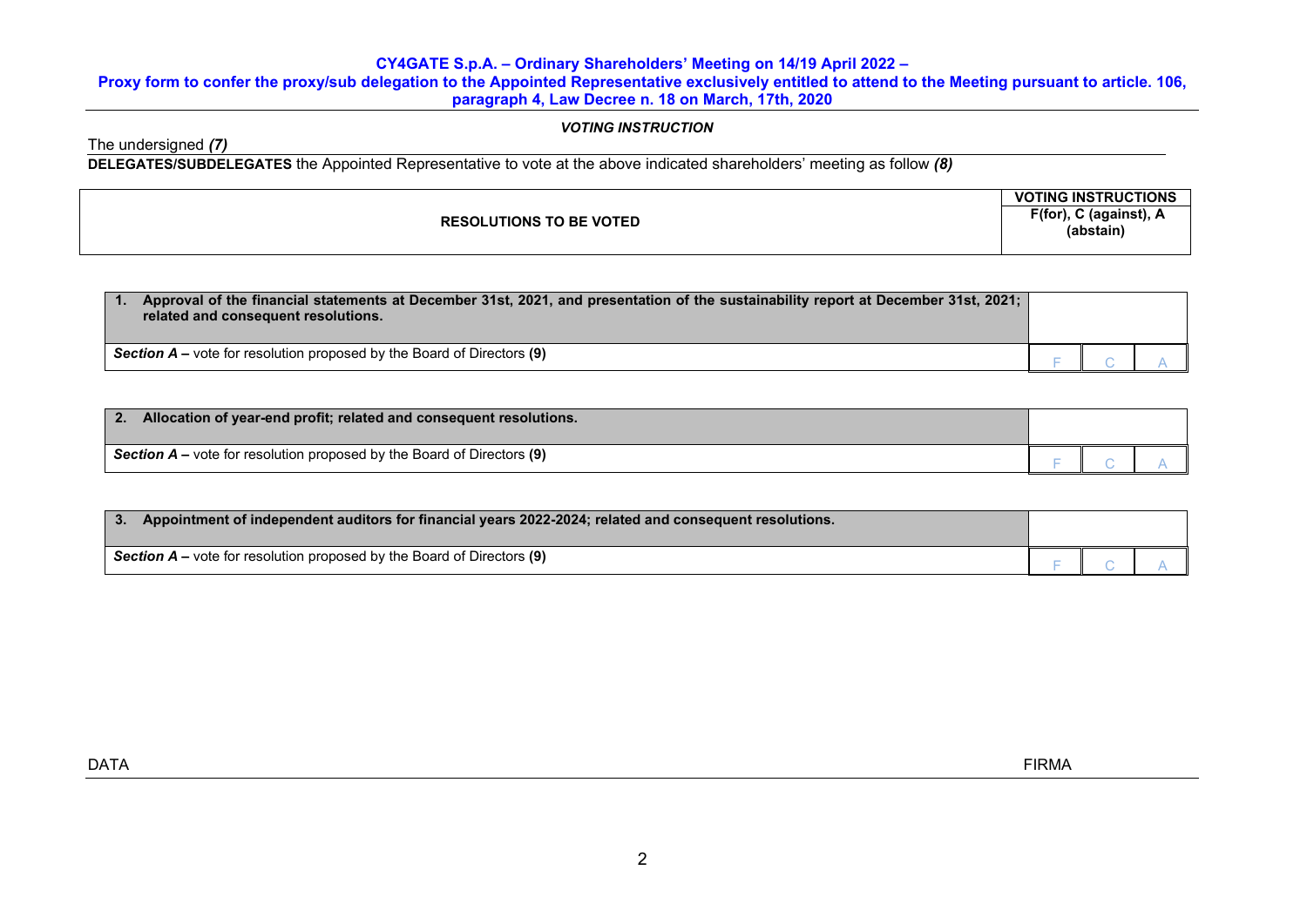## **Proxy form to confer the proxy/sub delegation to the Appointed Representative exclusively entitled to attend to the Meeting pursuant to article. 106, paragraph 4, Law Decree n. 18 on March, 17th, 2020**

## *Instructions for filling in and submitting the form*

**The Proxy form** must be notified to the Company (together with a valid ID document and, in case, the documentation providing proof of the signatory power) via the Appointed Representative together with the Voting Instructions reserved to him by 12 o'clock noon on 13 April 2022, if the meeting is held on first call, and by 12 o'clock noon on 14 April 2022, using *one of the following methods:*

- *I. Registered Email Holders (PEC): as an attachment document (PDF format) sent to [ufficioroma@pecserviziotitoli.it](mailto:ufficioroma@pecserviziotitoli.it) in the event that the Proxy Grantor (as Individual or as Legal Entity) is a Registerd Email Holder;*
- *II. Digital Signature Holders (FEA): as an attachment document with digital signature sent to [ufficioroma@pecserviziotitoli.it](mailto:xxxxx@pecserviziotitoli.it) in the event that the Proxy Grantor (as Individual or as Legal Entity) is a Digital Signature Holder;*
- *III. Common Email address Holders: as an attachment document (PDF format) sent to [ufficioroma@pecserviziotitoli.it.](mailto:ufficioroma@pecserviziotitoli.it) In this case, the hard copy of the proxy shall be sent via ordinary mail service to Computershare S.p.A., via Monte Giberto, 33, 00138 Roma, as soon as possible;*
- *IV. Via FAX: number 06/45417450*

## *The use of different email address than those mentioned above or a delay respect to the deadline, as well as the only use of ordinary mail service, will not ensure the correct submission of the proxy.*

- *1. Specify the capacity of the proxy signatory and, where applicable, attach documentary proof of his power.*
- *2. To be completed only if the registered shareholder is different from the proxy signatory; mandatory indications on relevant personal details must be included.*
- *3. Provide the securities account number, Bank Codes and Branch Codes of the Depository, or in any case its name, available in the securities account statement.*
- *4. Reference to the communication made by the intermediary and its name.*
- *5. Provide details of a valid form of identification of the proxy signatory.*
- *6. Provide the name and surname of the signatory of the Proxy form and Voting instructions.*
- *7. In accordance to art. 106 DL 17.3.2020 no. 18, the exclusive appointed representative may receive sub-delegations but it is liability of the proxy holder to provide appropriate voting instruction accordingly to the instructions submitted by the original proxy grantor.*
- 8. The resolutions proposed to the shareholders' meeting, which are briefly referred to herein, are reported in the Reports published on the company website [www.cy4gate.com.](http://www.cy4gate.com/) *Computershare S.p.A., as Appointed Representative, has not personal interest or on behalf of third party in the proposals mentioned, however, in the event of unknown circumstances or in the event of amendment or integration to the motion presented to the meeting, Computershare does not intend to vote in a manner incompatible with the instructions received. The vote is expressed by ticking the relevant box between the following: F (for), C (against) or A (abstention).*
- 9. There is the Section A2 to receive instructions when an alternative, complementary or additional resolution to the motion proposed by the Board of Directors had been presented and published pursuant to art. 126-bis of the TUF, within the term and in the cases provided. The Appointed Representative shall vote on each motion in accordance with the instructions and *the delegating party shall give instructions consistent with the type of proposals (alternative or complementary) published.*
- *10. There is the Section A2 to receive instructions when an alternative, complementary or additional resolution to the motion proposed by the Board of Directors had been presented and published pursuant to art. 126-bis of the TUF, within the term and in the cases provided. The Appointed Representative shall vote on each motion in accordance with the instructions and the delegating party shall give instructions consistent with the type of proposals (alternative or complementary) published.*